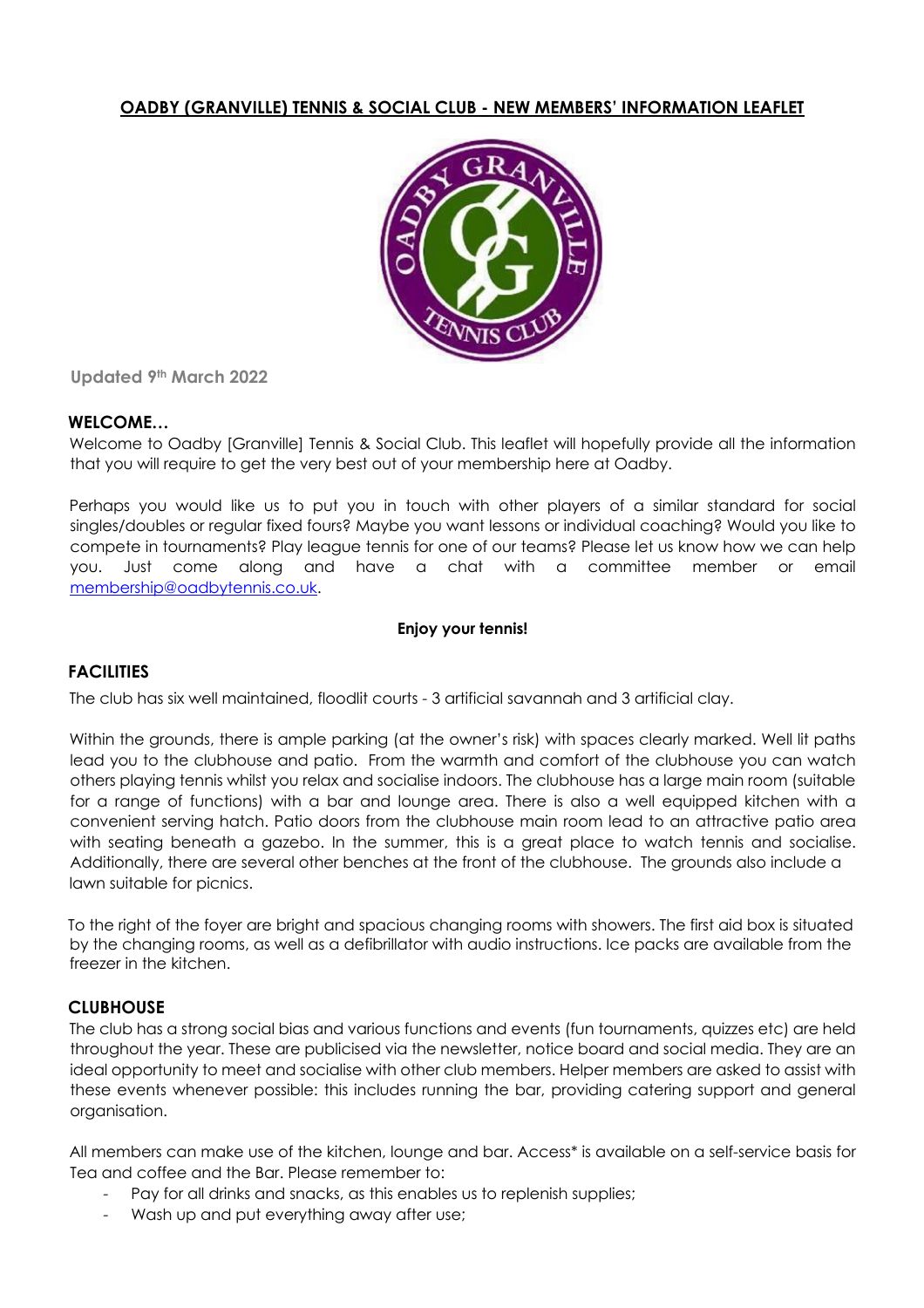- Throw away rubbish;
- Ensure the front door is shut if your group is the last to leave.

The clubhouse is used throughout the year by outside hirers so occasionally it is not available to members. We try to ensure that hire sessions don't conflict with times that members want to use the clubhouse. However, hire income is important revenue for the club. Hire is available to members at a reduced rate. Contact the committee for further details.

• Adult members can request access keys/fobs to the Clubhouse, for a £5 charge. Please be advised that for security reasons the Clubhouse has CCTV installed in the Bar and Bar Store area.

# **COURT RULES/ETIQUETTE**

Full rules can be viewed at www.oadbytennis.co.uk/rules but a few points to note are:

## CLOTHING

Please wear suitable tennis clothing and trainers when on court. Trainers or shoes with a heavy serrated grip should not be worn as they damage the courts.

#### **PRIORITY**

Although courts are usually available for booking throughout the year, there are times when availability is restricted/courts are not available. N.B. Advanced notice is always given on occasions when no courts are available. Please check social media and/or the club's website.

### COURT UPKEEP

Our Clay courts need to be brushed and lines cleared after every time you use them, so please help to do this after matches, social mix ins and adult coaching sessions. After play, nets should be lowered to keep the nets in good order and prolong their life. Also, please close all gates.

#### FLOODLIGHTS/NEIGHBOURS

In consideration of the neighbours of the club, play should not start before 9am on Monday to Saturdays and 9.30am on Sundays. The club has planning permission to use the floodlights until 9.30pm every day. We ask that players switch off lights at the end of play (9:30pm at the latest). Access to the floodlight box is by key, which is kept inside the clubhouse\*. Please remember to lock the floodlight box and return the key after use.

For social mix-ins (Monday/Wednesday) use of the floodlights is free, using the override key. On other evenings, the floodlights are operated by insertion of £1 coins (25 minutes approx.) - £4 will cover 1 ¾ hours play.

Access cards (at a cost of £5, refundable when the card is returned) are available for all seniors – these give access to the changing rooms if the clubhouse is locked and also for members to collect the floodlight box key.

#### **VISITORS**

Members may invite guests to play as visitors up to a maximum of three times a year. A fee of £3 per visitor per visit is payable and members should pop the money in the visitors' box which is by the changing rooms. **It is the responsibility of the member to pay the guest fee not the guest.**

## **BOOKING A COURT**

To book a court, new members need to register with **Clubspark** (link via club website). An invitation to register is sent to all new members. There is an app for IOS or Android that can be downloaded to use on smart phones or tablets. The online booking timetable shows sessions when courts are available. If you find you no longer want the court, we ask that you cancel the booking.

A full explanation on how the clubspark booking can be found on the oadbytennis.co.uk website under the Clubspark page.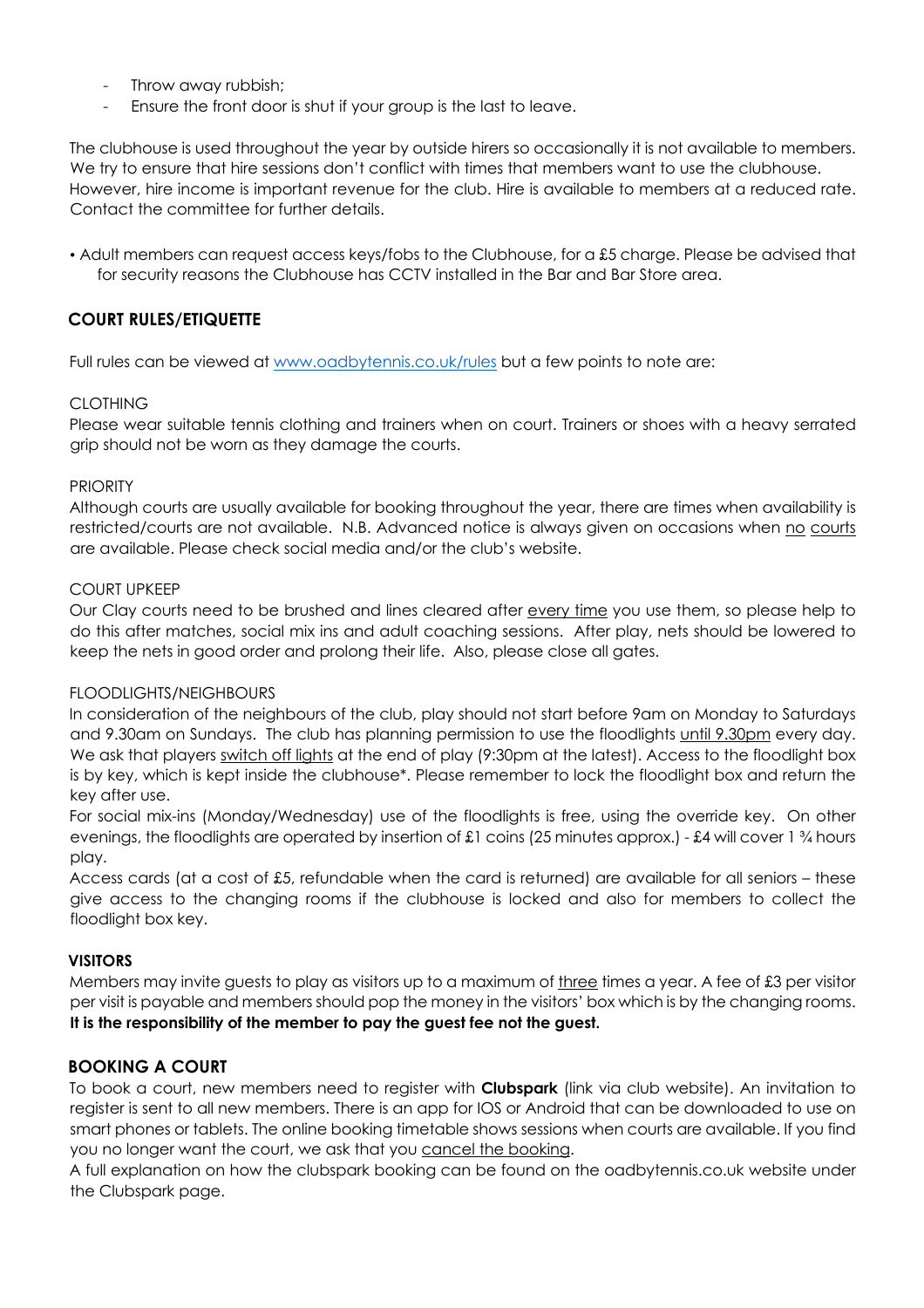## **SOCIAL TENNIS (FOR SENIORS and INVITED JUNIORS\*\*)**

Throughout the week, there are regular, social, mix-in sessions when there is no need to book a court. You just turn up and join in (if eligible to play at that session). Fours swop round after one set (approximately every half hour). We also have a social tennis WhatsApp group that members can use to arrange social play. Please send an email to membership@oadbytennis.co.uk for a link to join the group. Our mix in sessions are for all adult full members and invited juniors\*\* and happen:

### **Sunday from 10am** – **12 noon Tuesday & Thursday from 9:30am** – **12 noon**

**Monday & Wednesday from 6pm – 9.30pm** (not available for Weekday Off Peak members)

If you are a newish senior player these are the best times to mix with players of varying abilities and get to know other members.

\*\* An invited Junior generally needs to be 14 years or over and attending a performance squad or be playing for senior teams. Ask our coaches for clarification.

### **FIXED FOURS/ SINGLES**

Tuesday and Thursday evenings and weekends (except some courts on Sunday Morning) are set aside for players booking a fixed four (or singles) via Clubspark. Some courts are sometimes used for league matches usually Tuesday and Thursday evenings during the summer and the weekends during the winter. We always try to ensure courts are available for social play if there are matches taking place . Check the court bookings on the Oadbytennis.co.uk website.

## **JUNIOR TENNIS**

Friday evening is 'Junior Night' using all courts from 6pm. The Club has a thriving junior section with a full coaching programme for all ages and standards and offers competitive play through the numerous teams.

#### **COMPETITIVE TENNIS**

#### **BOX LEAGUES**

We run box leagues throughout the year for all standards of play. Matches are 3 sets, to be arranged at a time convenient to both players. Joining the box leagues is a good way to provide additional tennis outside lessons and the usual mix-ins.

#### SPEED TENNIS

Once a month we run a speed tennis singles event which involves 3 quick singles matches up to 21 points over the course of 90 minutes.

#### TEAM TENNIS

We have three men's, five ladies', three mixed, four veterans, one Over 60's and three Team Tennis men's and ladies' teams playing in the Leicestershire summer leagues. Our Men's 1st team plays in the National Team Tennis League. There are also three men's and three ladies' teams playing in the Leicestershire winter leagues. Junior teams are run throughout the summer and winter and our Junior Organiser, George Milne, can give details of these to parents of juniors.

Any new members are welcome to play team tennis. For the main ladies and men's summer league games, selection/practice sessions are run prior to the start of the season. These are usually held in March/April. Details will be circulated by our News Updates. Our Match Secretary can provide further details.

#### TOURNAMENTS

The club holds a pre-season tournament in March/April complete with reverse draw. This is played along the same rules as the league matches and allows people to get some match practice before the season starts. Our annual main tournament is held over a two-week period in early September. This includes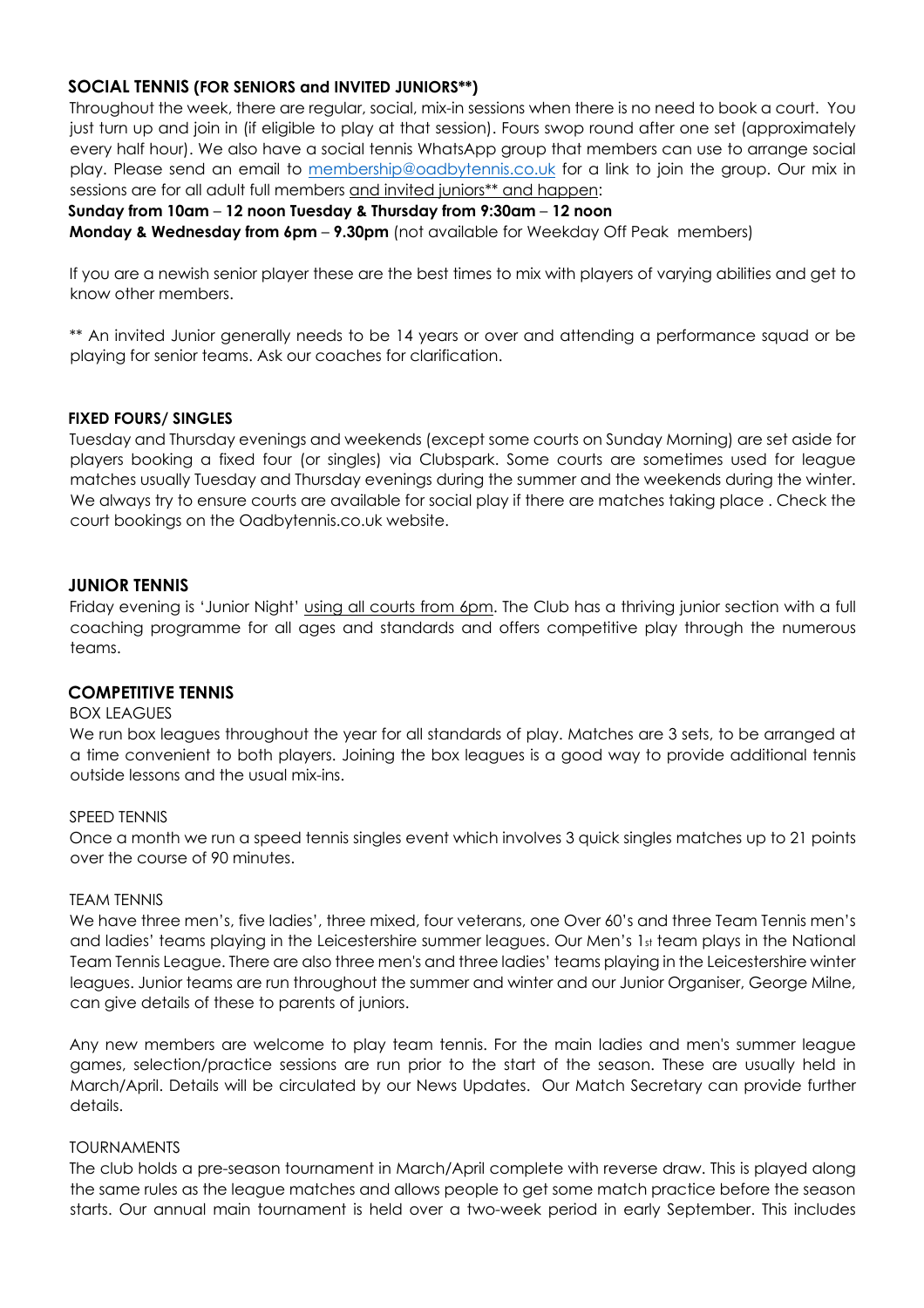singles, doubles and vets events for seniors and generates a great deal of interest within the club, with catering/bar throughout.

Various other tournaments are held throughout the year e.g. Tinsel Tennis and Mixed Doubles Tournaments, American Tournaments (no partner required) are held throughout the year. All events are promoted on the noticeboard in the clubhouse foyer and through social media.

# **COACHING**

Coaching is provided for both juniors and seniors, running year round, either individually or on a group basis. Ben Minski, our Head Coach, is a LTA qualified coach who has experience in providing coaching programmes for groups and individuals of all levels, allowing each player to progress their own game. Other qualified coaches assist, when required. All junior coaching sessions are led by fully qualified, CRB checked coaching staff in a fun and safe learning environment. Children attending coaching **must be members of Oadby Tennis Club**.

### **Group coaching sessions for seniors:**

| Monday & Wednesday        |        |                         |  |  |                                             |              | Thursday Saturday |  |
|---------------------------|--------|-------------------------|--|--|---------------------------------------------|--------------|-------------------|--|
| 6 - 7 pm Ladies Beginners | 1.30pm |                         |  |  | $-2.30$ pm $-$ Beginners & 9 am - 10 am $-$ |              |                   |  |
|                           |        | Beginners Rusty Rackets |  |  |                                             |              |                   |  |
|                           |        |                         |  |  | 10am.                                       | $-11$ am $-$ |                   |  |
| <i>Intermediate</i>       |        |                         |  |  |                                             |              |                   |  |
|                           |        | 11am                    |  |  | <u>- 12 pm – Team Players </u>              |              |                   |  |
|                           |        |                         |  |  |                                             |              |                   |  |

**Group coaching sessions for juniors: Please see Separate Junior Information Booklet**

For more information please contact Head Coach, Ben Minski by email: **ben.minski@icloud.com** or phone: 07723331777.

## **SAFEGUARDING POLICIES and PRACTICE**

The committee revises its safeguarding policies in line with changes in legislation and LTA guidance. All policies are on the club website for easy access. If you have any queries or concerns in relation to any aspect of safeguarding please contact the club's Welfare Officer. Contact details are on the Club noticeboard and website Under Safeguarding.

# **KEEPING IN TOUCH**

The club has lots of ways of keeping in touch with members:

- Club website
- Facebook
- **Twitter**
- Whatsapp
- Members' Newsletter (emailed approximately every 3 months) News Updates (emailed weekly/fortnightly).
- Clubhouse notice board (in the foyer)

If you have any questions, queries or suggestions please do not hesitate to get in touch with a member of the committee or email info@oadbytennis.co.uk.

## **COMMITTEE**

Most club decisions are made by the committee. The committee consists of Chair, Vice Chair, Treasurer, Secretary, plus a minimum of 5 other officers, each having a specific area of responsibility. Committee members are listed on the clubhouse noticeboard. The committee meets approximately 6 times throughout the year to ensure the club continues to thrive. Any club member who wants to make a suggestion, raise an issue or make a complaint can speak to any member of the committee or email info@oadbytennis.co.uk. Your idea/concern can then be either addressed immediately or brought up for discussion at the next committee meeting, with feedback to follow as soon as possible.